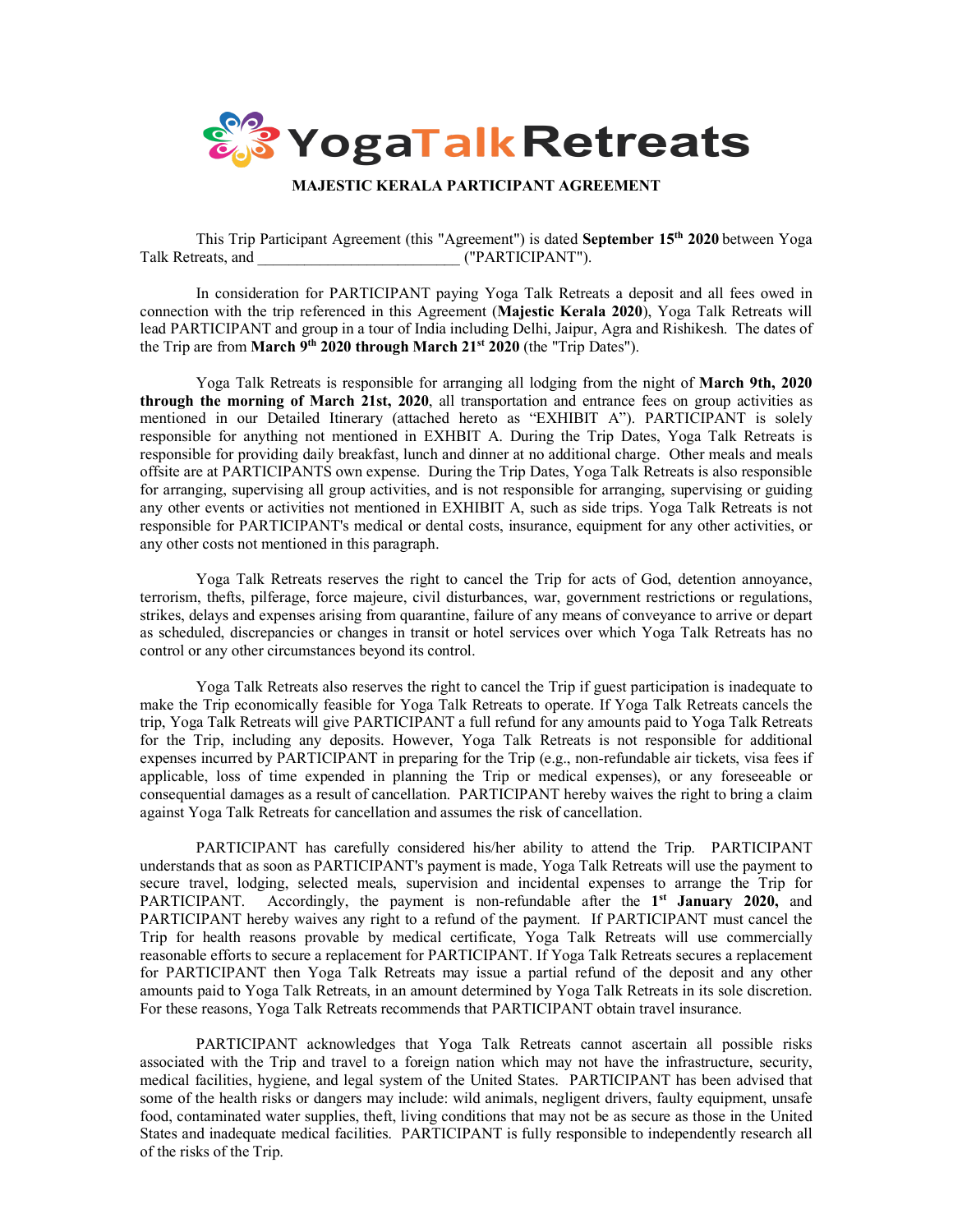PARTICIPANT confirms being mentally and physically fit and fully able to participate in the Trip. PARTICIPANT has consulted with a licensed doctor, disclosed all known disabilities and infirmities, and has been medically approved to attend the Trip and participate in all anticipated activities. PARTICIPANT has truthfully disclosed to Yoga Talk Retreats in writing all known medical conditions, illnesses and injuries that bear upon fitness to travel and participate in all of the activities on the Trip. PARTICIPANT understands that disclosure of these conditions is essential to not only the health and safety of PARTICIPANT but everyone else in the group. Failure to disclose any relevant conditions on PARTICIPANT'S tour application bearing upon fitness to attend the Trip shall constitute a waiver of any injury or damage on the Trip and shall subject PARTICIPANT to liability for any damages suffered by Yoga Talk Retreats, or any third party, that were proximately caused as a result of PARTICIPANT'S failure to disclose such conditions.

PARTICIPANT acknowledges the possibility of personal injury, emotional trauma, detention, illness, unanticipated events, death, economic loss or damage to property. PARTICIPANT is aware that medical services or facilities, including emergency medical care and transportation, might not be available while he/she is participating in the Trip. PARTICIPANT also consents to and authorizes Yoga Talk Retreats to obtain all emergency medical or dental care for PARTICIPANT that is prescribed by a duly licensed physician, osteopath or dentist. This care may be given under whatever conditions are necessary to preserve the life, limb, or well being of PARTICIPANT.

In consideration of being permitted to participate in the Trip, PARTICIPANT agrees to assume all risks of illness, injury, property loss, or death, including without limitation the risks, dangers and hazards of the Trip discussed above, and agrees not to sue and to release from liability and indemnify Yoga Talk Retreats and its shareholders, officers, directors, employees, agents, and other persons or entities involved with the Trip (collectively, the "Releasees"), from all actions, claims, demands, suits, losses, liabilities, charges, expenses (including, without limitation attorneys' fees), and costs of any nature whatsoever which may arise out of, relate to, or result from PARTICIPANT'S participation in the Trip, except such as may arise out of the gross negligence or intentional torts of the Releasees.

PARTICIPANT grants Yoga Talk Retreats the absolute right to copyright, re-use, publish and republish by any medium, including electronically, any photos of PARTICIPANT or in which PARTICIPANT may be included, that may be taken while participating in any activity on the Trip.

ARBITRATION. PARTICIPANT agrees that any and all controversies, claims or disputes arising out of or relating to this Agreement shall be submitted to final and binding arbitration, to be held in Los Angeles County, California in accordance with the procedures required under California and federal law, and shall be initiated and conducted according to the Arbitration Rules and Procedures implemented by the American Arbitration Association.

The terms of this Agreement shall serve as a release and assumption of risk binding on PARTICIPANT'S heirs, executor, administrator and all members of PARTICIPANT'S family, including any minors accompanying PARTICIPANT. This Agreement shall be governed by and construed and enforced in accordance with the laws of the State of California, without regard for its conflict of laws rules. In the event that any provision herein is unenforceable, the balance of this Agreement shall remain enforceable. This Agreement constitutes the entire agreement between the parties. No oral agreements or understandings not contained herein are binding on the parties. Any changes to this Agreement must be made in writing and signed by all parties, and any amendment must reference this Agreement and the intent to amend this Agreement.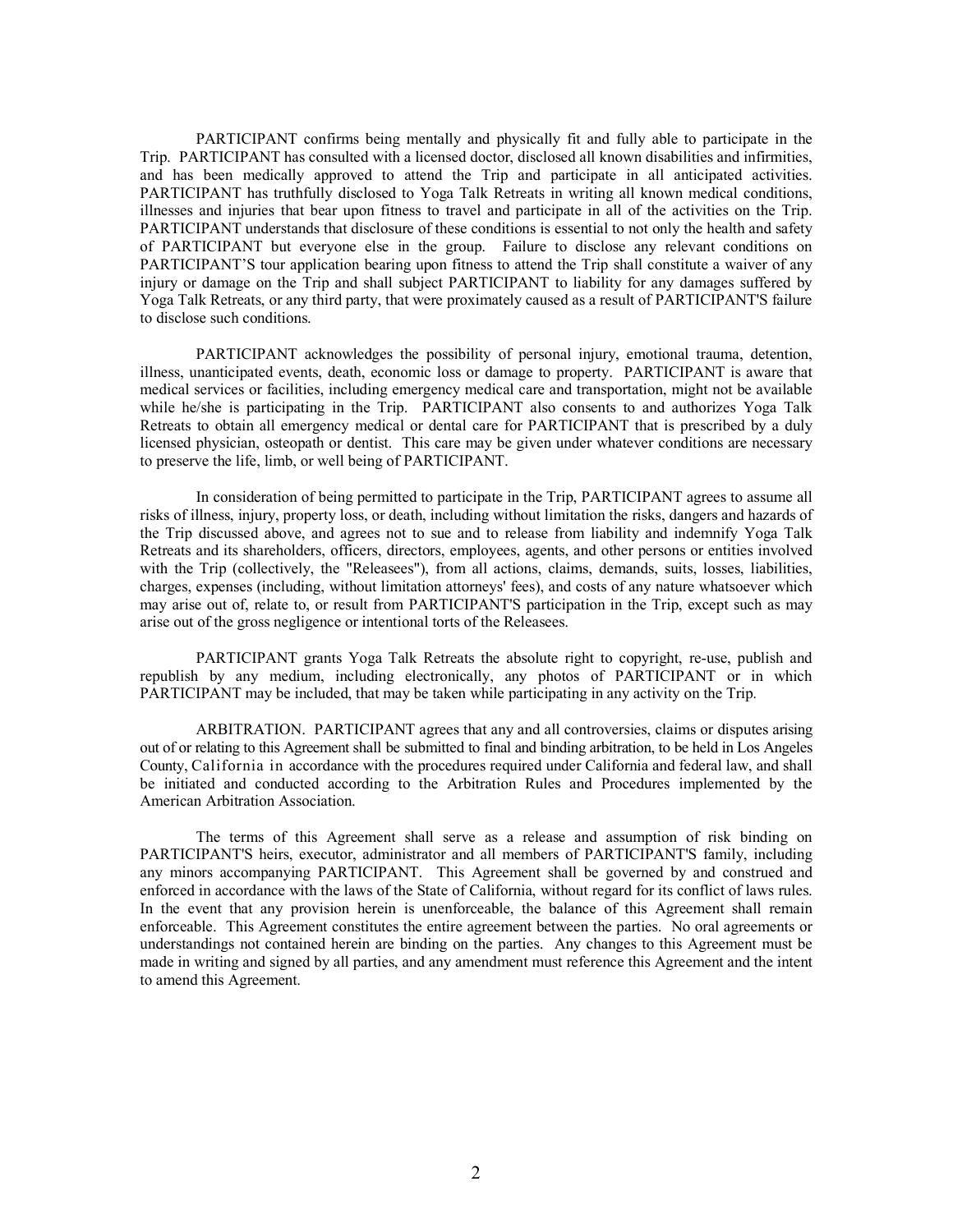I HAVE CAREFULLY READ THIS AGREEMENT. I UNDERSTAND IT IS A RELEASE OF LIABILITY AND REQUIRES ME TO INDEMNIFY THE RELEASEES. I FREELY AND VOLUNTARILY AGREE TO BE BOUND BE EACH AND EVERY PROVISION OF THIS AGREEMENT. IF I AM SIGNING ON BEHALF OF A MINOR, IN ADDITION TO THE ABOVE, I ALSO AGREE TO HOLD HARMLESS AND INDEMNIFY THE RELEASEES FOR ANY CLAIMS OF THE MINOR. I AGREE TO BE RESPONSIBLE FOR ANY MEDICAL EXPENSES INCURRED BY THE MINOR.

| <b>PARTICIPANT</b>                                  |                                                                                                                        |
|-----------------------------------------------------|------------------------------------------------------------------------------------------------------------------------|
| Signature                                           | Do have any medical condition that we may need<br>to know about?                                                       |
| Name                                                | <b>YES</b><br>N <sub>O</sub>                                                                                           |
| Dated: $\qquad \qquad$                              | List any medication you are currently taking?                                                                          |
| <b>EMERGENCY CONTACT INFO</b>                       | <b>YES</b><br>N <sub>O</sub><br>If yes, please explain:                                                                |
| Name:                                               |                                                                                                                        |
|                                                     | <u> 1989 - Johann John Stone, mars et al. 1989 - John Stone, mars et al. 1989 - John Stone, mars et al. 1989 - Joh</u> |
| Phone Number:                                       |                                                                                                                        |
|                                                     |                                                                                                                        |
|                                                     |                                                                                                                        |
| Agreed to and Accepted by:                          |                                                                                                                        |
| Yoga Talk Retreats<br><b>Destination India 2020</b> |                                                                                                                        |
| By: $\qquad \qquad$                                 |                                                                                                                        |
|                                                     |                                                                                                                        |
|                                                     |                                                                                                                        |

# **EMAILTHIS FORM BY January 10th 2020 TO, ATTN: Sharon Clerkin email to Sharon@yogatalkretreats.com**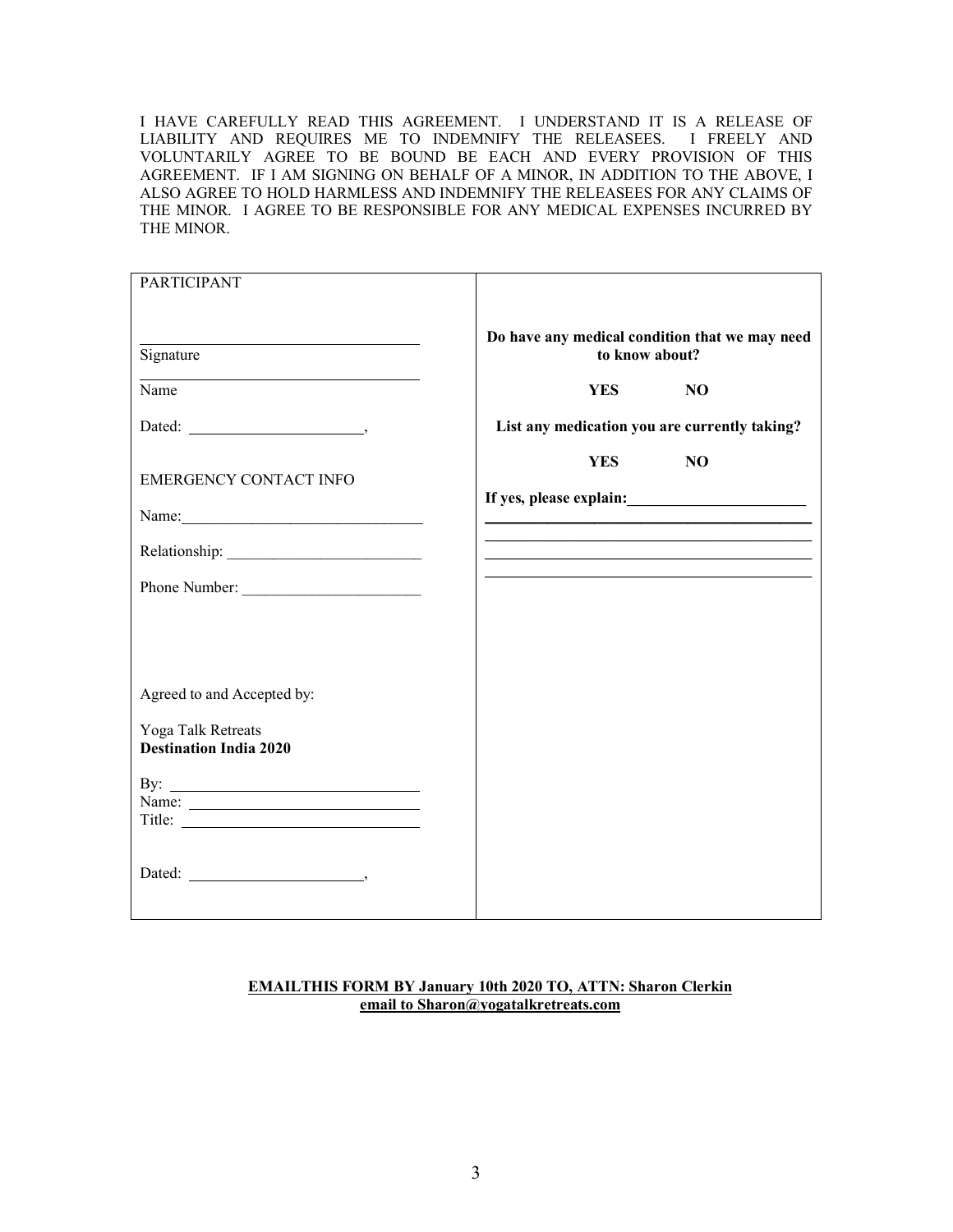## **EXHIBIT A**

# **Travel itinerary: Duration: 12 Nights, 13 Days Day 1, Arrive in Kochi**

Please plan to arrive anytime on day one to Cochin International airport (COK) where Balwan and his team will meet you at the airport and escort you to your hotel, the Radisson Blu for a 2-night stay.

Dinner will be at the Radisson Blu Hotel.

### **Day 1: Kochi/Cochin Arrival**

Plan to arrive any time on March 9th at Cochin International Airport. Airport code: COK. Welcome to Kerala. Upon arrival at Cochin airport, you are greeted by YogaTalk representative. The airport is located at Nedumbassery, about 25 kilometres northeast of the city. You will be transferred to your pre-booked hotel for two nights stay in Kochi.

#### **Day 2: Day in Kochi**

After a cheerful breakfast, enjoy a city tour and explore the many fascinating highlights of Kochi covering – The Jewish Synagogue, St. Francis Church the oldest European Church in India, the Santa Cruz Basilica built in 1557 by the Portuguese and the Spice market. Follow the footprints left centuries ago by the Dutch, Portuguese, British, Arab and Chinese and soak up the cultural atmosphere as you stroll along the quaint narrow lanes of Fort Cochin to visit the Dutch Palace, St Francis Church and India's oldest Jewish Synagogue.

Later, head to the harbor where local fishermen use the old Chinese fishing nets introduced and erected centuries ago. Chinese fishing nets (Cheena vala) are fishing nets that are fixed to the land for fishing.

Later in the evening witness the Kathakali Dance Performance, a unique dance which has a 2000 years old history with more than 100 different 'mudras' or gesture depicting deities, demons, heroes, heroines and kings – each based on episodes from the Mahabharata and Ramayana, the two epic Indian myths.

### **Day 3: Kochi – Munnar (130 Kms / 3 ½ Hrs)**

After breakfast, embark on your scenic drive to Munnar through the beautiful countryside, upon arrival check into your hotel for 02 nights stay. Munnar is a beautiful hill station situated 1,600 meters above sea level. You can stroll around and enjoy the peace and freshness of mountain air along with its breathtaking beauty.

Explore the sprawling tea plantations, pristine valleys and mountains, exotic species of flora and fauna in its wild sanctuaries and forests and enjoy the aroma of spice-scented cool air.

Explore and tour through the tea plantations and pristine valleys and mountains, exotic species of flora and fauna in its wild sanctuaries and forests. Enjoy the aroma of spice-scented cool air. Munnar, is one of the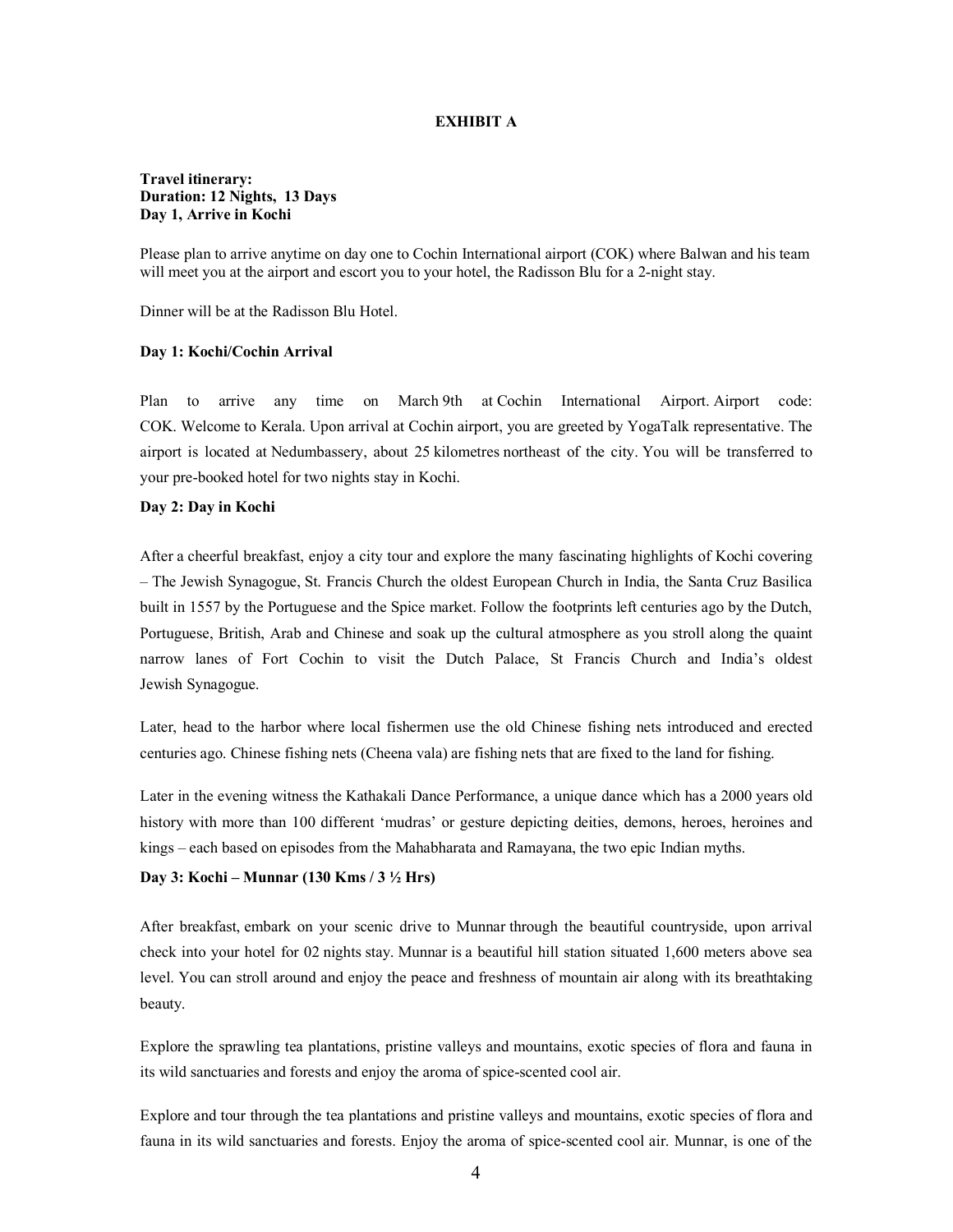most naturally gorgeous hill-stations in South India. The word of "Munnar" means three rivers. 3 mountain streams Madurapuzha, Nallathanni and Kundala are joining together here. The previous, mainly in Devikulam Taluk of Idukki district, Munnar is usually known as the Kanan Devan hills or the High Ranges. The natural beauty, calmness and mild cold climate throughout the year makes it a pleasant place to stay for both Indians and foreigners.

### **Day 4 : Day in Munnar**

After the breakfast, enjoy a city tour of this beautiful town visiting Mattupetty lake and dam, a very beautiful picnic spot, enjoy the tranquil atmosphere. You can enjoy boating in the lake (optional) and view the Mountains and landscapes from a far. Also visit Eravikulam National Park, a natural habitat of the rare mountain goat – Nilgiri Tahr and home of Aniamundi (2695m) the highest peak of South India.

Evening visit the Tea Plantation and the Tea Museum, one can satisfy their curiosity on the different stages of tea processing and also learn about the production of black tea. Munnar is famous for its emerald tea gardens. Sitting at the confluence of three rivers, its forested highlands are home to herds of wild elephant. We will visit the tea museum showcasing the work of British tea planters. You will experience the local workers clipping tea bushes and collecting the tea leaves.

# **Day 5 : Munnar –Thekkady/ Periyar (110 kms / 3 hrs)**

Visit the rolling hills and tea cities of Munnar. After breakfast embark on a scenic drive through tea and spice plantations and blue hills to Thekkady which is also known as Periyar. Periyar sprawled over an area of 777 sq. kms and famous for its Periyar National park and the spice plantations.

Upon arrival check into your hotel for a night stay. Enjoy an afternoon cruise on the picturesque Periyar Lake at the heart of the Periyar Tiger Reserve, as the coolness comes in the evening many wildlife drink at the water edge. We will pass through the western ghats to explore an area of remarkable natural beauty. The Periyar National Park is a sanctuary for wildlife including the Indian elephant and tiger that congregate around the rolling rivers. Spend time exploring miles of tropical forest, huge dams and serene lakes. At night you can choose to take an optional martial art performance, the ancient Kalaripayattu that is said to be 3,000 years old.

In the evening enjoy visiting the Spice Plantations of cardamom, pepper, vanilla, nutmeg, clove etc. which are grown in and around Periyar.

# **Day 6 : Thekkady – Kumarakom (140 Kms / 4 ½ Hrs)**

After breakfast, embark on your scenic drive to Kumarakom which is known as the rice bowl of Kerala. A cluster of tiny islets on the Vembanad Lake a famous back water of Kerala, Kumarakom is a picturesque village. An extremely eye-catching beauty of mangrove forests, pea green paddy meadows and coconut coppices intermingled with enthralling waterways and canals.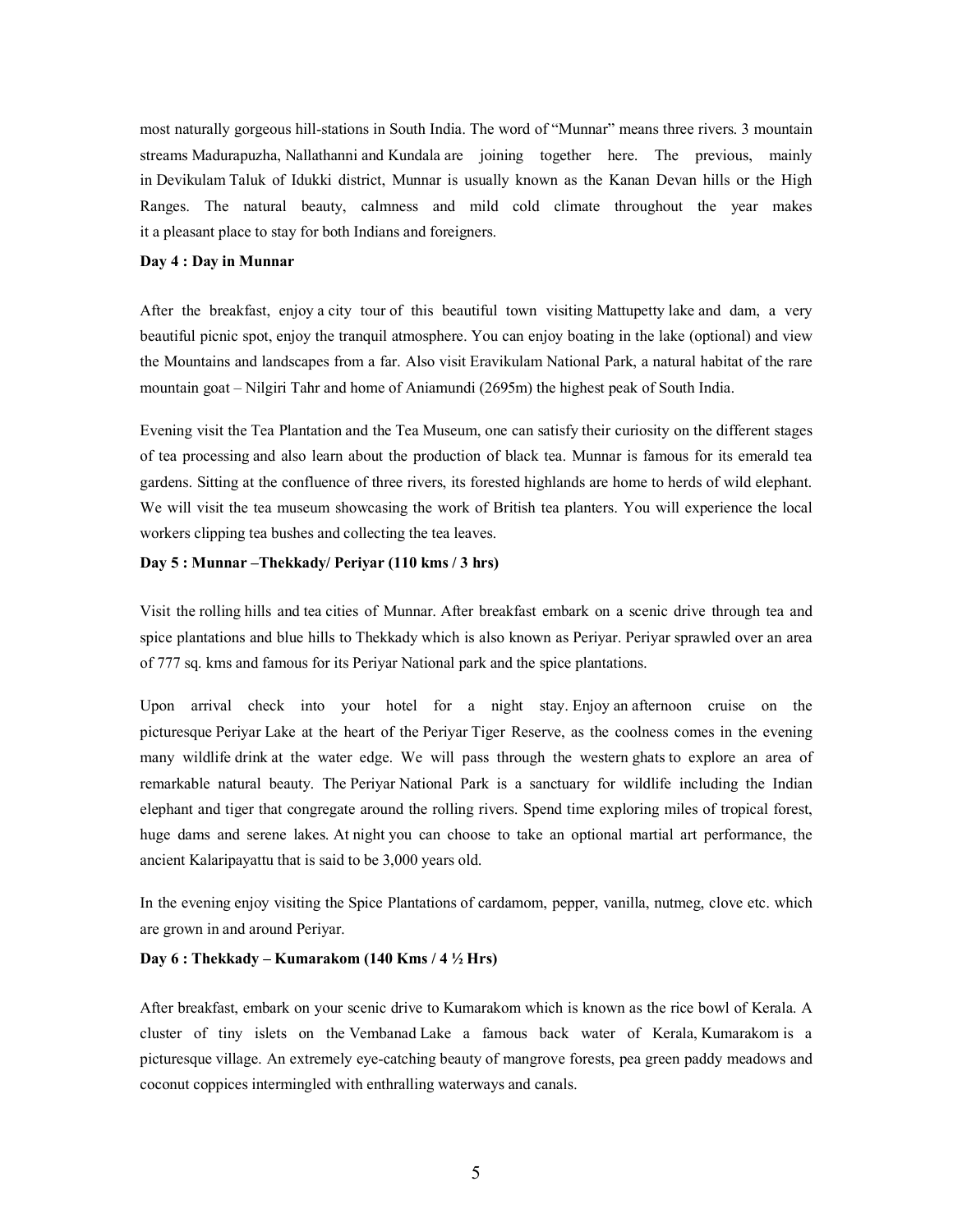Upon arrival check into your hotel for overnight stay. Enjoy the rest of the day at your leisure including Lakeside Yoga and lakeside activities from your resort.

### **Day 7 : Kumarakom – Alleppey (Backwater Cruise)**

Explore the Backwater Canals outside of Alleppey. After breakfast, check into a typical Kerala houseboat and enjoy your Backwater Cruise to Alleppey through the Vembanad Lake. Travel down the canals dotted with houses, paddy fields, coconut trees, market places and temples where the lush tropical scenery is interrupted only by close-up glimpses of traditional village-life. Enjoy the backwaters, scenery and different places in your Kerala Style House boats. In the houseboat you will be greeted with welcome drinks, tea, snacks, mineral water, lunch, dinner and breakfast. Your chef on houseboat will prepare delicious Kerala specialties on board. You'll see that Kerala is known for its cashew nuts, coir trade, rice, pepper crops & coconuts. Overnight stay in the houseboat.

### **Day 8 : Alleppey – Kovalam (185 Kms / 4 ½ Hrs)**

After breakfast check out and embark on your drive towards Kovalam which is an internationally renowned beach with three adjacent crescent beaches. It has been a favorite haunt of tourists since 1930's. A massive rocky promontory on the beach has created a beautiful bay of calm waters ideal for sea bathing. Upon arrival check into your beach resort for the next 03 nights stay. The rest of the day is at your leisure to relax at the resort

### **Day 9 : Day in Kovalam**

Find yourself on the lovely beaches of Kovalam. Kovalam, a world-renowned beach with three adjacent crescent beaches. Day of leisure, options at this beach are plenty and diverse. Sunbathing, swimming, herbal body toning massages, special cultural programs and catamaran cruising are some of them. Life on the beach begins late in the day and carries on well into the night.

The beach complex includes a string of budget cottages, Ayurvedic health resorts, convention facilities, shopping zones, swimming pools, Yoga and Ayurvedic massage centers.

#### **Day 10 : Kovalam – Varkala (55 Kms / 1 ¼ Hrs)**

After breakfast, embark on a short drive towards to Varkala – a small green town at a distance of nearly 50 km from Trivandrum. It is one of the major tourist spots in Kerala bordered by golden sands and blossoming green plantations, the beach has a lot to offer.

Upon arrival check into your beach resort for 02 nights stay. The rest of the day is at your leisure to relax or to enjoy Ayurveda messages, beach side Yoga etc.

#### **Day 11 : Day in Varkala**

Explore the sandy beaches of Varkala. Enjoy Ayurveda messages and yoga practice. Varkala beach is widely renowned for sunbathing, boat riding, swimming, adventure sports and Ayurvedic Treatments. The